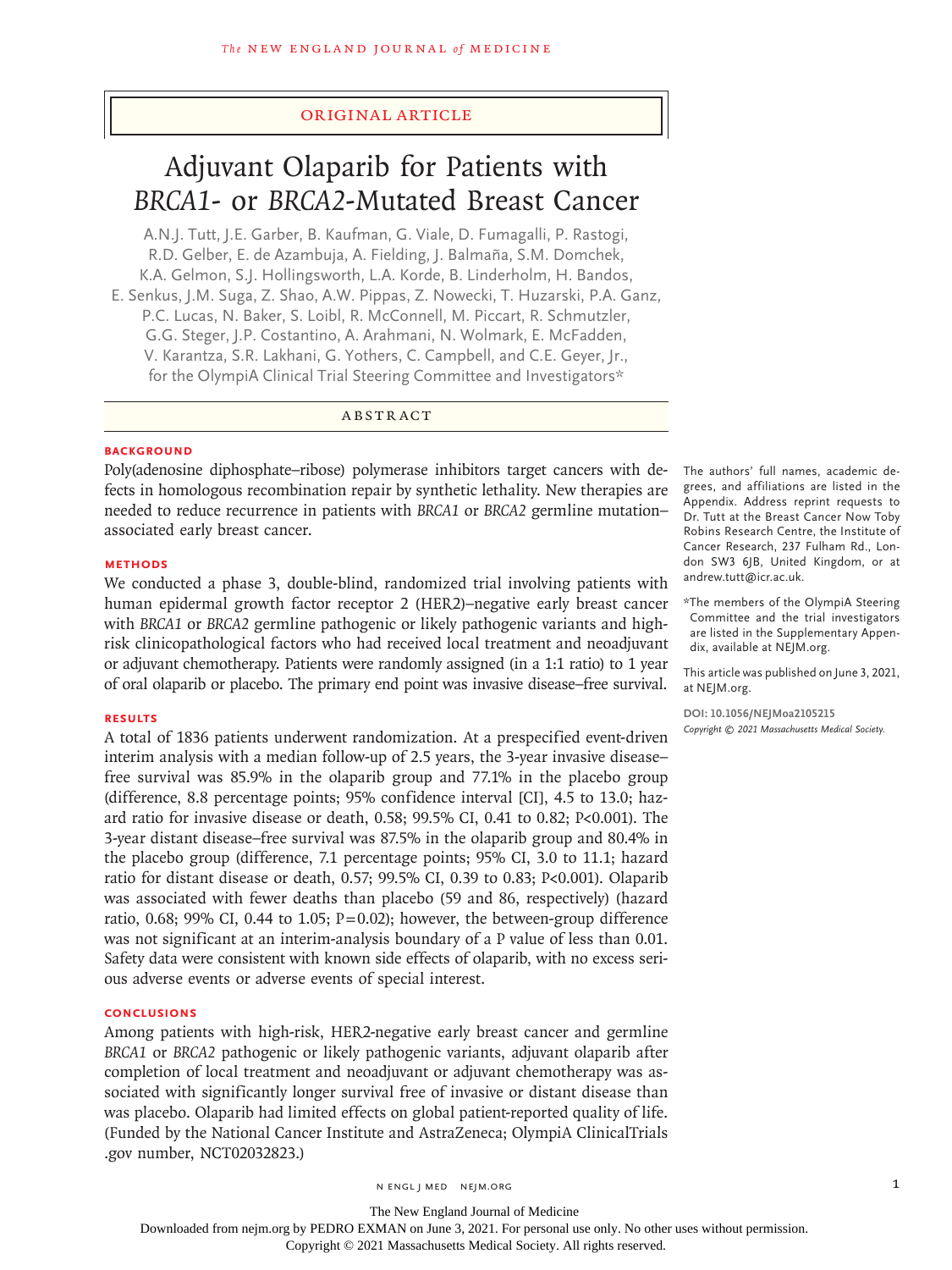PPROXIMATELY 5% OF UNSELECTED PA-<br>tients with breast cancer carry germline<br>BRCA1 or BRCA2 mutations (now termed<br>variants) that are either pathogenic or likely tients with breast cancer carry germline *BRCA1* or *BRCA2* mutations (now termed variants) that are either pathogenic or likely pathogenic.1,2 Such variants are more likely in patients who have a strong family history of breast cancer, are younger, have synchronous or metachronous contralateral breast and ovarian cancer,<sup>3</sup> or are from ethnic groups with known founder variants.1,2 Patients with a *BRCA1* pathogenic or likely pathogenic variant have a particular predisposition to breast cancer that is triple negative (i.e., negative for human epidermal growth factor receptor 2 [HER2] and estrogen and progesterone receptors), whereas estrogen-receptor–positive tumors often develop in patients with a BRCA2 pathogenic or likely pathogenic variant.<sup>4-6</sup> Germline testing for such variants is currently performed selectively in such patients with breast cancer.<sup>7</sup>

*BRCA1* and *BRCA2* encode proteins that are critical for homologous recombination DNA repair.8 Breast cancers with germline *BRCA1* or *BRCA2* pathogenic or likely pathogenic variants and biallelic inactivation show evidence of deficiency in homologous recombination repair.<sup>9,10</sup> Inhibitors of the poly(adenosine diphosphate– ribose) polymerase (PARP) family of enzymes exploit the principle of synthetic lethality to selectively kill tumor cells<sup>11-14</sup> that have a deficiency in homologous recombination repair. Proof of concept for clinical activity has been shown in advanced germline *BRCA1* or *BRCA2* pathogenic or likely pathogenic variant–associated breast, ovarian, prostate, and pancreatic cancers,<sup>15-17</sup> and these findings justified randomized study designs.

In the OlympiA trial, we hypothesized that olaparib would provide benefit as an adjuvant therapy for patients with germline *BRCA1* or *BRCA2* pathogenic or likely pathogenic variant– associated early breast cancer who have a high risk of recurrence despite standard-of-care local and systemic therapy.18,19 Here, we present results after the prespecified interim analysis reviewed by the independent data monitoring committee.

# Methods

#### **Trial Design and Oversight**

The trial was designed and conducted as a collaborative partnership between the Breast International Group (BIG) and the sponsors NRG Oncol-

ogy in the United States and AstraZeneca (as part of an alliance between AstraZeneca and Merck) outside the United States. OlympiA is a prospective, multicenter, multinational, double-blind clinical trial with eligible patients randomly assigned to receive either olaparib or placebo for 1 year, after the completion of standard adjuvant or neoadjuvant chemotherapy and local therapy (Fig. S1 in the Supplementary Appendix, available with the full text of this article at NEJM.org). Details of randomization, blinding, trial oversight, and the collaboration model for the trial, coordinated by the BIG under dual sponsorship, are provided in Section 3.1 in the Supplementary Appendix.

We recruited patients in 420 centers across 23 countries (Table S1). The sponsors had no access to the full database before release by the steering committee. The prespecified interim analysis was conducted under the auspices of the independent data monitoring committee, which made recommendations accepted by the steering committee and the sponsors. The authors and the sponsors vouch for the completeness and accuracy of the data and for the fidelity of the trial to the protocol (available at NEJM.org).

The analysis was conducted and the first manuscript draft was written by the trial statisticians and the first author independent of the sponsors. All the authors contributed to subsequent drafts, and no others contributed to the writing. The trial was conducted in accordance with the amended Declaration of Helsinki, and the protocol was approved by the institutional review board at each participating center. All the patients provided written informed consent. Olaparib and placebo were provided by AstraZeneca.

#### **Patients and Eligibility Criteria**

Patients who were eligible had a germline *BRCA1* or *BRCA2* pathogenic or likely pathogenic variant defined by local or central testing and had highrisk, HER2-negative primary breast cancer after definitive local treatment and neoadjuvant or adjuvant chemotherapy. If a local laboratory had reported an eligible variant, this was used for establishing eligibility. Details of germline *BRCA1* and *BRCA2* pathogenic or likely pathogenic variant screening, local and central testing for variants, and concordance are provided in Figure S2 and Tables S2 and S3. Any adjudication of germline *BRCA1* or *BRCA2* pathogenic or likely patho-

2 N ENGL J MED NEJM.ORG

The New England Journal of Medicine

Downloaded from nejm.org by PEDRO EXMAN on June 3, 2021. For personal use only. No other uses without permission.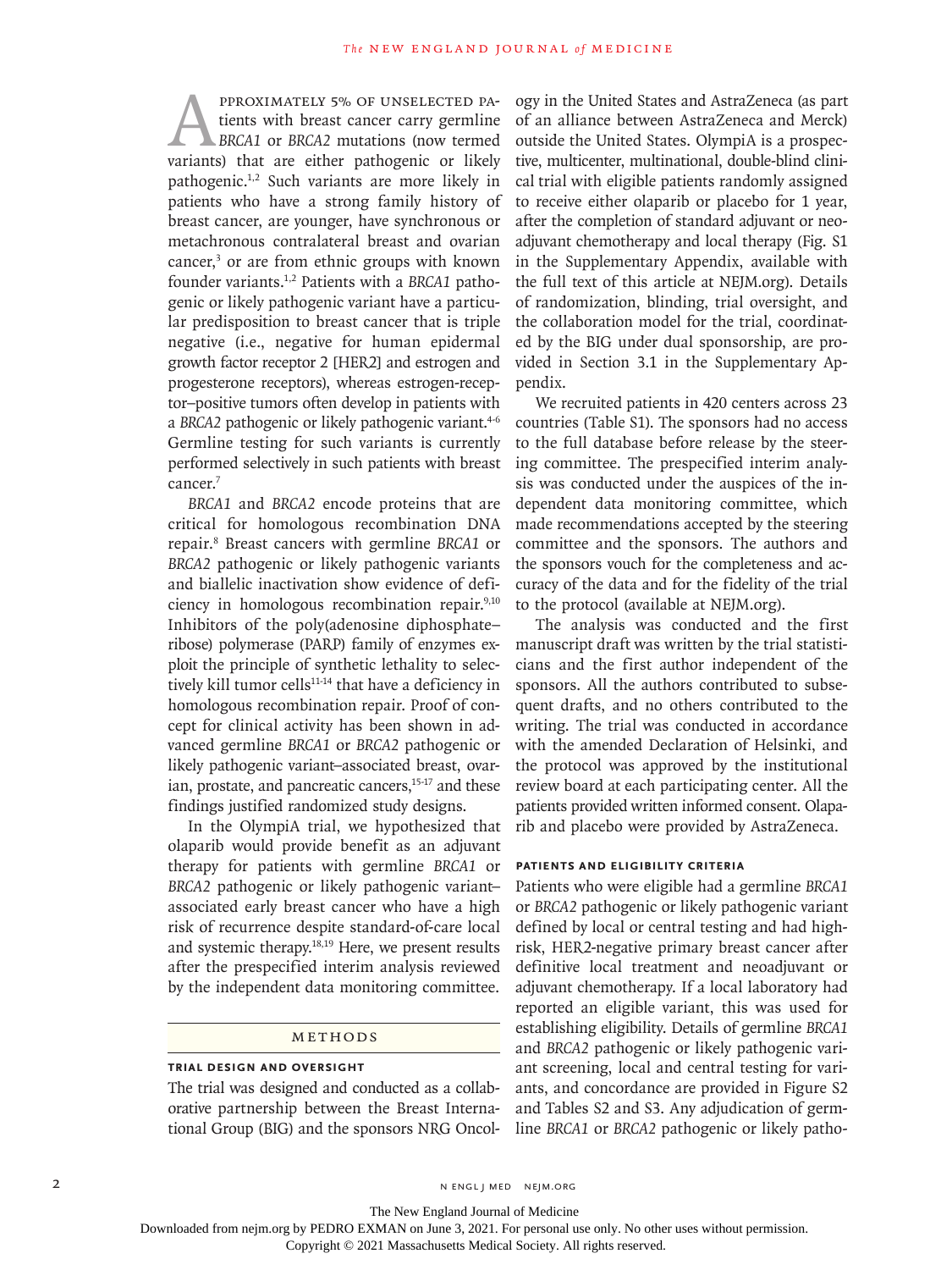genic variant eligibility was conducted by the trial genetics advisory committee. Local results of estrogen-receptor, progesterone-receptor, and HER2 testing were used for determination of the hormone-receptor status (cutoff point for positivity, ≥1%) for stratification and for hormonereceptor–positive specific stage criteria for eligibility. (Details of receptor-status central review and concordance for all the patients recruited outside China are provided in Tables S4 and S5.)

Patients were required to have completed all local therapy — including radiotherapy, which interacts with PARP inhibition — at least 2 weeks and not more than 12 weeks before trial entry. Patients had completed at least six cycles of neoadjuvant or adjuvant chemotherapy containing anthracyclines, taxanes, or both agents. Platinum chemotherapy was allowed. Adjuvant bisphosphonates and adjuvant endocrine therapy in patients with hormone-receptor–positive disease were given according to institutional guidelines. No chemotherapy after surgery was allowed in patients who received neoadjuvant chemotherapy. Patients with triple-negative breast cancer who were treated with adjuvant chemotherapy were required to have axillary node–positive disease or an invasive primary tumor measuring at least 2 cm on pathological analysis. Patients who were treated with neoadjuvant chemotherapy were required to have residual invasive breast cancer in the breast or resected lymph nodes (i.e., no pathological complete response from neoadjuvant therapy).

Patients who were treated with adjuvant chemotherapy for hormone-receptor–positive, HER2 negative breast cancer were required to have at least four pathologically confirmed positive lymph nodes. Those who were treated with neoadjuvant chemotherapy were required to have not had a pathological complete response with a CPS+EG score of 3 or higher. The CPS+EG scoring system estimates relapse probability on the basis of clinical and pathological stage (CPS) and estrogen-receptor status and histologic grade (EG); scores range from 0 to 6, with higher scores indicating worse prognosis.<sup>20</sup> Full eligibility criteria are provided in Section 3.2 in the Supplementary Appendix.

# **Randomization and Treatment**

Patients were randomly assigned in a 1:1 ratio to receive olaparib (300 mg) or matching placebo tablets taken orally twice daily for 52 weeks. Patients were stratified according to hormonereceptor status (positive or negative), timing of previous chemotherapy (neoadjuvant or adjuvant), and use of platinum chemotherapy for current breast cancer (yes or no).

# **Assessments**

After randomization, medical history taking and physical examination were performed every 4 weeks for 24 weeks and then every 3 months through year 2, every 6 months in years 3 to 5, and annually thereafter. Imaging to assess the development of metastatic disease was obtained at investigator discretion when symptoms, physical examination findings, or laboratory results suggested the possibility of disease recurrence. Patients underwent mammography, breast magnetic resonance imaging, or both on an annual basis. After a first event, patients were followed for first distant relapse (if not the first event), central nervous system metastases, locoregional relapses, contralateral breast cancer, second primary cancers, and survival status.

# **End Points**

In accordance with the standardized definitions for efficacy end points (STEEP) system, $21$  the primary end point of invasive disease–free survival was defined as the time from randomization until the date of first occurrence of one of the following events: ipsilateral invasive breast tumor, locoregional invasive disease, distant recurrence, contralateral invasive breast cancer, second primary invasive cancer, or death from any cause. Data for patients without a documented event of invasive disease or death were censored at the date they were last known to be diseasefree. Secondary end points included distant disease–free survival, overall survival, and safety.

#### **Statistical Analysis**

Efficacy analyses were based on the intention-totreat population, which included all the patients who had undergone randomization. Survival functions were estimated by means of the Kaplan– Meier method. The stratified Cox proportionalhazards model was used to estimate the hazard ratio and confidence intervals, and the comparison of survival between trial groups was tested by stratified log-rank testing. Because of the early period when the hazard ratio was very low, the

The New England Journal of Medicine

Downloaded from nejm.org by PEDRO EXMAN on June 3, 2021. For personal use only. No other uses without permission.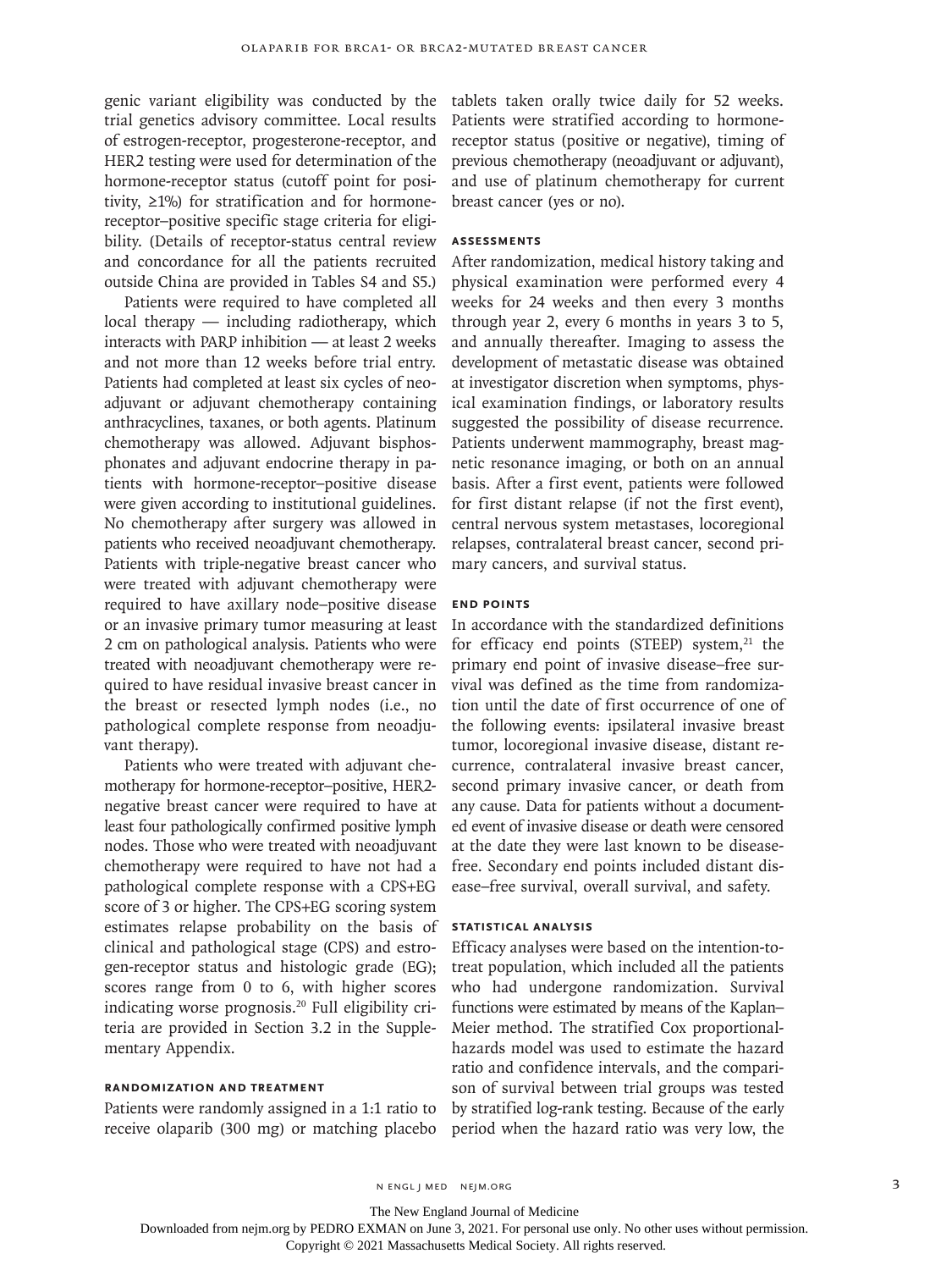Cox assumption was not confirmed. According to our statistical analysis plan, restricted mean survival time was calculated, and the results supported those obtained from the Cox model analysis. Safety was assessed in the population of patients who received at least one dose of olaparib or placebo.

The trial was designed with a sample size of 1800 patients such that the primary analysis would be triggered by 330 events of invasive disease or death in the intention-to-treat population. These conditions would provide the trial with 90% power to detect a hazard ratio of 0.7 under the assumption of a two-sided 5% significance level. A single interim analysis of the intention-to-treat population was planned when 165 events of invasive disease or death had been observed in the first 900 patients enrolled (termed the mature cohort). At the interim analysis, an analysis of the mature cohort was also prespecified and required a hazard ratio of similar magnitude to provide confidence in the sustainability of the intention-to-treat result. To control the type I error rate at the interim analysis, superiority boundaries that were based on a hierarchical multiple-testing procedure<sup>22</sup> were a P value of less than 0.005 for invasive disease–free survival, followed by a P value of less than 0.005 for distant disease–free survival and a P value of less than 0.01 for overall survival, with confidence intervals for hazard ratios selected to match the required significance levels for each end point at the interim analysis (Fig. S3).

## **RESULTS**

#### **Patients**

From June 2014 through May 2019, a total of 1836 patients (including 6 men) were randomly assigned to receive olaparib or placebo. At the time of data cutoff on March 27, 2020, a total of 284 events of invasive disease or death (86% of the primary-analysis target of 330 such events) had been observed, with a median follow-up of 2.5 years (interquartile range, 1.5 to 3.5) in the intention-to-treat population and 3.5 years (interquartile range, 2.9 to 4.1) in the mature cohort. After randomization, 10 patients in the olaparib group and 11 patients in the placebo group did not receive the assigned regimen (Fig. S4).

Baseline characteristics of the patients were balanced between the two trial groups (Table 1 and Table S6). A total of 82.2% of the patients had triple-negative breast cancer (hormone-receptor negative and HER2 negative). Half the patients had received adjuvant chemotherapy and half neoadjuvant chemotherapy, with the majority (93.7%) receiving a regimen that included both an anthracycline and a taxane. A platinum agent was received by 26.5% of the patients, primarily as neoadjuvant therapy. Germline mutations were present in *BRCA1* in 72.3% of the patients, in *BRCA2* in 27.2% of the patients, and in both *BRCA1* and *BRCA2* in 0.4% of the patients, with an even distribution between the trial groups.

#### **Efficacy**

The early-reporting efficacy boundary was crossed at the prespecified interim analysis. The percentage of patients alive and free of invasive disease at 3 years was 85.9% in the olaparib group and 77.1% in the placebo group (difference, 8.8 percentage points; 95% confidence interval [CI], 4.5 to 13.0). Invasive disease–free survival was significantly longer among patients assigned to receive olaparib than among those assigned to receive placebo (hazard ratio, 0.58; 99.5% CI, 0.41 to 0.82; P<0.001) (Fig. 1A). Events of invasive disease or death were reported in 106 patients in the olaparib group and 178 patients in the placebo group. The frequency of each type of event was lower with olaparib than with placebo (Table S7).

Distant disease–free survival at 3 years was 87.5% in the olaparib group and 80.4% in the placebo group (difference, 7.1 percentage points; 95% CI, 3.0 to 11.1). Distant disease–free survival was significantly longer among patients assigned to receive olaparib than among those assigned to receive placebo (hazard ratio, 0.57; 99.5% CI, 0.39 to 0.83; P<0.001) (Fig. 1B).

Fewer deaths were reported in the olaparib group (59) than in the placebo group (86), with a hazard ratio of 0.68 (99% CI, 0.44 to 1.05;  $P=0.02$ ) (Fig. 1C). However, the between-group difference did not cross the prespecified multiple-testing procedure boundary for significance of P<0.01 (Fig. S3).

The primary cause of death was breast cancer in 55 of 59 patients (93%) in the olaparib group and in 82 of 86 patients (95%) in the placebo group (Table S8). Death without a previous event of invasive disease was reported in 2 patients, both in the olaparib group (the cause was cardiac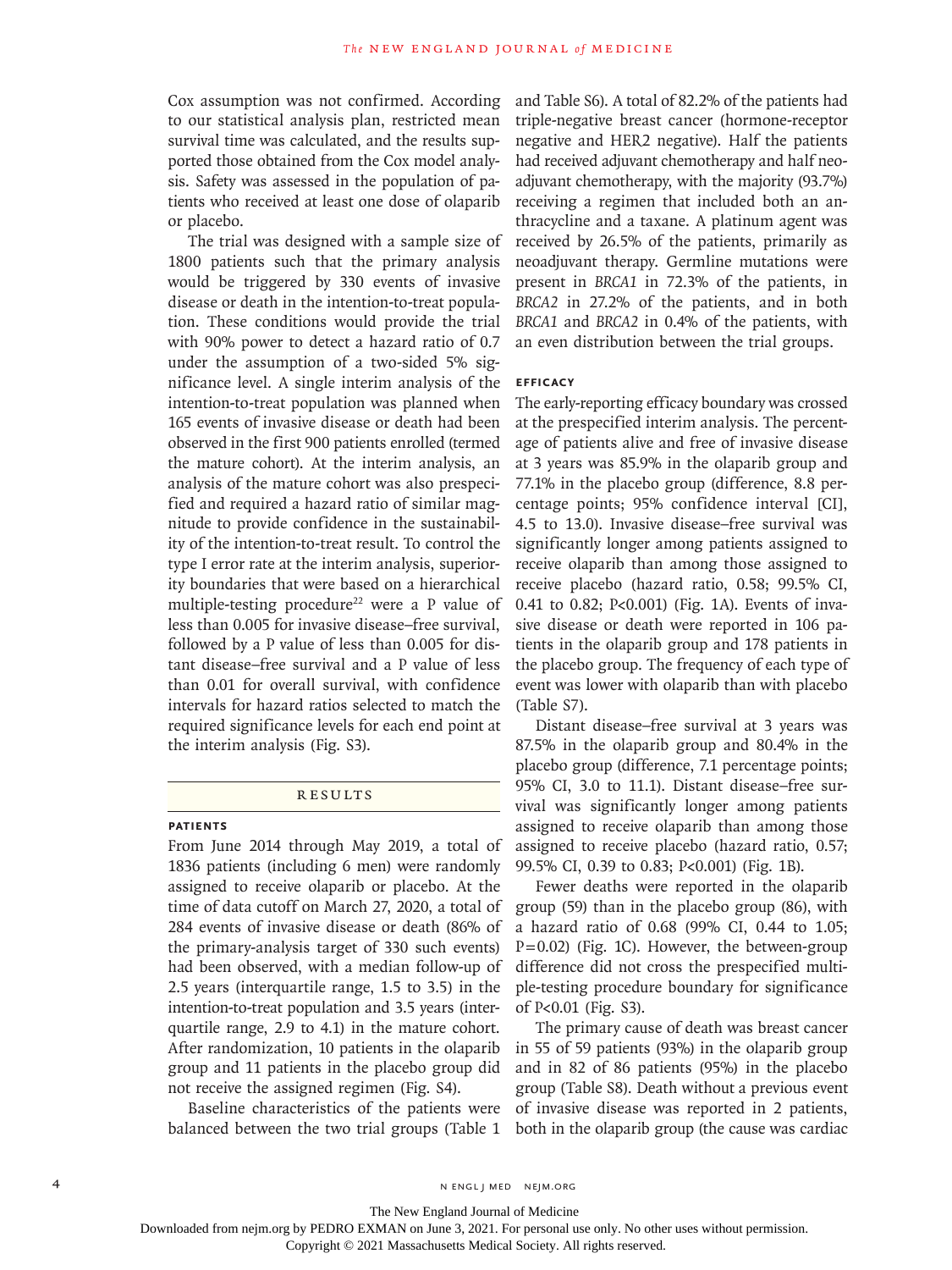#### Olaparib for BRCA1- or BRCA2-Mutated Breast Cancer

| Table 1. Demographic and Disease Characteristics of the Patients at Baseline.*           |                         |                        |  |  |  |  |
|------------------------------------------------------------------------------------------|-------------------------|------------------------|--|--|--|--|
| Characteristic                                                                           | Olaparib<br>$(N = 921)$ | Placebo<br>$(N = 915)$ |  |  |  |  |
| Median age (interquartile range) - yr                                                    | 42 (36-49)              | 43 $(36 - 50)$         |  |  |  |  |
| Germline BRCA mutation - no. (%) +                                                       |                         |                        |  |  |  |  |
| BRCA1                                                                                    | 657 (71.3)              | 670 (73.2)             |  |  |  |  |
| BRCA <sub>2</sub>                                                                        | 261 (28.3)              | 239 (26.1)             |  |  |  |  |
| BRCA1 and BRCA2                                                                          | 2(0.2)                  | 5(0.5)                 |  |  |  |  |
| Missing data                                                                             | 1(0.1)                  | 1(0.1)                 |  |  |  |  |
| Previous adjuvant or neoadjuvant chemotherapy — no. (%)                                  |                         |                        |  |  |  |  |
| Adjuvant                                                                                 | 461 (50.1)              | 455 (49.7)             |  |  |  |  |
| Neoadjuvant                                                                              | 460 (49.9)              | 460 (50.3)             |  |  |  |  |
| Regimen with both anthracycline and taxane                                               | 871 (94.6)              | 849 (92.8)             |  |  |  |  |
| Anthracycline regimen, without taxane                                                    | 7(0.8)                  | 13(1.4)                |  |  |  |  |
| Taxane regimen, without anthracycline                                                    | 43 (4.7)                | 52(5.7)                |  |  |  |  |
| Regimen not reported                                                                     | $\Omega$                | 1(0.1)                 |  |  |  |  |
| <6 Cycles of neoadjuvant or adjuvant chemotherapy                                        | 7(0.8)                  | 15(1.6)                |  |  |  |  |
| Platinum-based neoadjuvant or adjuvant therapy                                           |                         |                        |  |  |  |  |
| <b>No</b>                                                                                | 674 (73.2)              | 676 (73.9)             |  |  |  |  |
| Yes                                                                                      | 247 (26.8)              | 239(26.1)              |  |  |  |  |
| Concurrent hormone therapy (hormone-receptor-positive patients only) - no./total no. (%) | 146/168 (86.9)          | 142/157 (90.4)         |  |  |  |  |
| Hormone-receptor status - no. (%) :                                                      |                         |                        |  |  |  |  |
| Hormone-receptor positive and HER2 negativess                                            | 168 (18.2)              | 157(17.2)              |  |  |  |  |
| Triple-negative breast cancer¶                                                           | 751 (81.5)              | 758 (82.8)             |  |  |  |  |
| Menopausal status (women only) - no./total no. (%)                                       |                         |                        |  |  |  |  |
| Premenopausal                                                                            | 572/919 (62.2)          | 553/911 (60.7)         |  |  |  |  |
| Postmenopausal                                                                           | 347/919 (37.8)          | 358/911 (39.3)         |  |  |  |  |
| Surgery for primary breast cancer - no. (%)                                              |                         |                        |  |  |  |  |
| Mastectomy                                                                               | 698 (75.8)              | 673 (73.6)             |  |  |  |  |
| Conservative surgery only                                                                | 223(24.2)               | 240 (26.2)             |  |  |  |  |
| Missing data                                                                             | 0                       | 2(0.2)                 |  |  |  |  |

\* Further information on baseline characteristics is provided in Table S6 in the Supplementary Appendix. Percentages may not total 100 because of rounding. HER2 denotes human epidermal growth factor receptor 2.

† For a detailed description of local and central Myriad *BRCA* testing in patients enrolled in the trial, see Figure S2. Variant interpretation by Myriad Genetics (BRCAnalysis) (1564 patients) and BGI Genomics (247 patients) was performed with the use of multiple established databases (e.g., ClinVar, ClinGen, and ENIGMA) and published and internal functional and clinical data, compliant with American College of Medical Genetics published guidelines. The 24 pathogenic or likely pathogenic variants from local laboratories without central Myriad confirmation were confirmed by the OlympiA genetics advisory committee with the use of published databases as above. Discordant data are referred to Figure S2, and numbers are shown in Table S3. Table S2B lists pathogenic or likely pathogenic (deleterious or suspected deleterious) *BRCA1* and *BRCA2* variants that occurred in more than 1 patient.

‡ Hormone-receptor status was defined by local test results.

The original protocol that was activated in 2014 was developed for HER2-negative patients but included only patients with triple-negative breast cancer after regulatory review. When the safety rationale with respect to recurrence risk relative to combination therapy with olaparib and endocrine therapy was accepted by regulators, the protocol was amended in 2015 to include patients with high-risk hormone-receptor– positive disease and to increase the sample size to the current number of 1800 patients (see the protocol). The first patient with hormonereceptor–positive disease was enrolled in December 2015.

¶ Triple-negative breast cancer was defined in the eligibility criteria as estrogen-receptor negative and progesterone-receptor negative, as indicated by immunohistochemical (IHC) nuclear staining of less than 1%, and HER2 negative (not eligible for anti-HER2 therapy), as indicated by one of the following: an IHC score of 0 or 1+; an IHC score of 2+ and HER2-nonamplified disease on in situ hybridization (ISH) with a ratio of less than 2.0 and, if reported, an average HER2 copy number of fewer than 4 signals per cell; or HER2-nonamplified disease on ISH with a ratio less of than 2.0 and, if reported, an average HER2 copy number of fewer than 4 signals per cell (without IHC). Two patients (both in the olaparib group) were excluded from the summary of the subgroup with triple-negative breast cancer because they did not have confirmed HER2-negative status.

The New England Journal of Medicine

Downloaded from nejm.org by PEDRO EXMAN on June 3, 2021. For personal use only. No other uses without permission.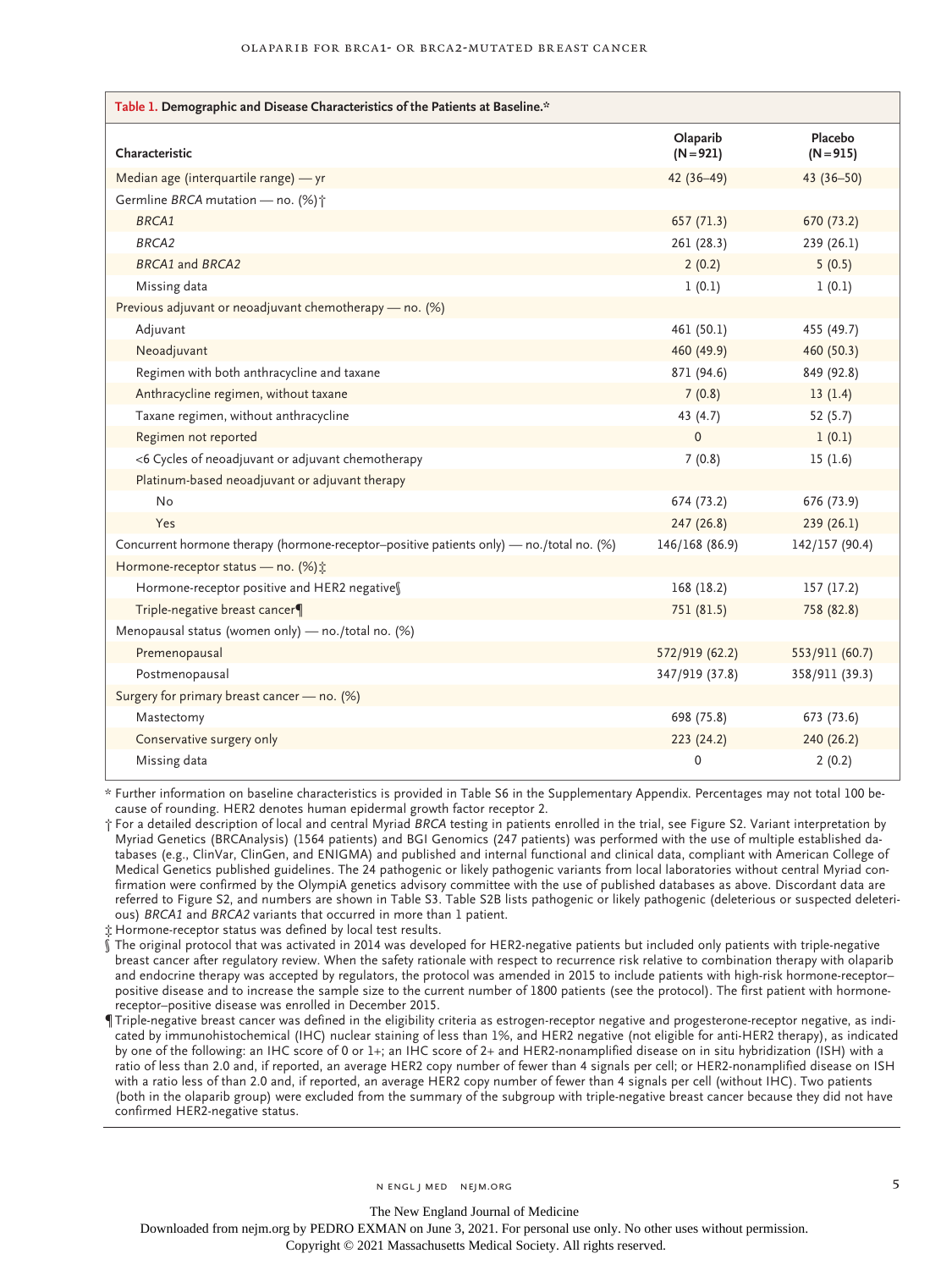

arrest in 1 patient and was unknown in 1 patient) (Table S7).

The results of these analyses are provided in Table S9.

None of the prespecified sensitivity analyses, described in Section 3.5 in the Supplementary Appendix, changed the conclusions reported here.

Subgroup analysis of invasive disease–free survival revealed point estimates of treatment effect for olaparib over placebo that were consis-

6 **n** engl j med nejm.org neighbors in the neutral media  $\frac{1}{2}$  media  $\frac{1}{2}$  media  $\frac{1}{2}$  media  $\frac{1}{2}$  media  $\frac{1}{2}$  media  $\frac{1}{2}$  media  $\frac{1}{2}$  media  $\frac{1}{2}$  media  $\frac{1}{2}$  media  $\frac{1}{2}$  media  $\frac{1$ 

The New England Journal of Medicine

Downloaded from nejm.org by PEDRO EXMAN on June 3, 2021. For personal use only. No other uses without permission.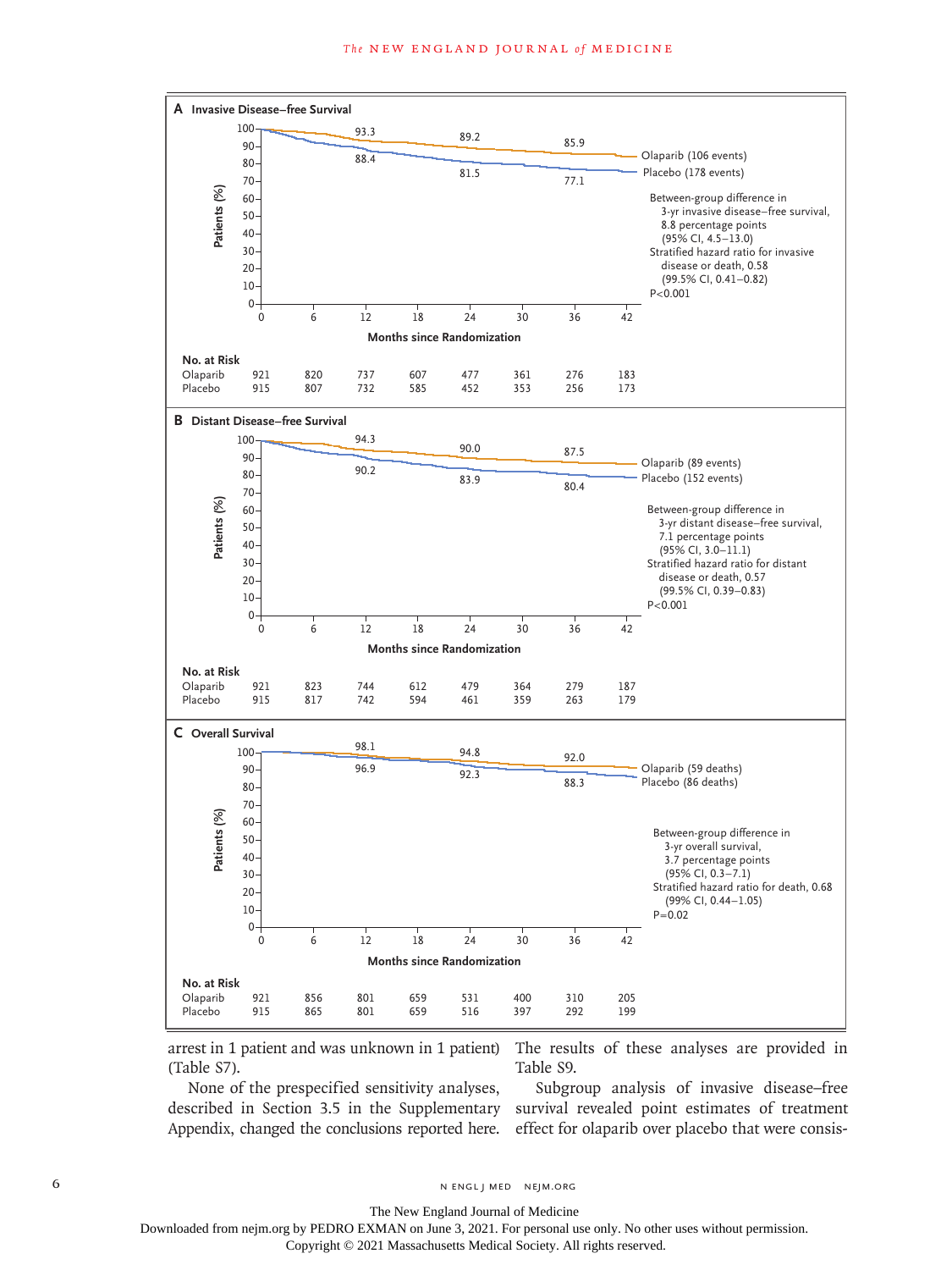#### **Figure 1 (facing page). Kaplan–Meier Estimates of Survival.**

In accordance with the standardized definitions for efficacy end points (STEEP) system, the primary end point of invasive disease–free survival (Panel A) was defined as the time from randomization until the date of one of the following events: ipsilateral invasive breast tumor, locoregional invasive disease, distant recurrence, contralateral invasive breast cancer, second primary invasive cancer, or death from any cause. Data for patients without a documented event of invasive disease or death were censored at the date they were last known to be disease-free. Distant disease–free survival (Panel B) was defined as the time from randomization until documented evidence of first distant recurrence of breast cancer or death. Distant recurrence includes the following events: distant recurrence (metastatic breast cancer that has either been biopsy confirmed or radiologically diagnosed as recurrent invasive breast cancer); death attributable to any cause, including breast cancer, nonbreast cancer, or unknown cause; and second primary nonbreast invasive cancer. Evidence of distant recurrence requires either radiologic examination or histopathological confirmation by biopsy. Overall survival (Panel C) was defined as the time from the date of randomization until death due to any cause; the P value for the boundary for significance in this prespecified event-driven interim analysis was less than 0.01. For invasive disease–free survival and distant disease–free survival, 99.5% confidence intervals are shown for the hazard ratios because a P value of less than 0.005 is required to indicate statistical significance for these end points. Similarly, the 99% confidence interval is shown for the hazard ratio for overall survival because a P value of less than 0.01 is required to indicate statistical significance for overall survival. On the basis of the pooling strategy for stratification factors described in Section 3.4 in the Supplementary Appendix, both the Cox model hazard-ratio estimation and the log-rank test were performed with hormone-receptor status as the single stratification factor. The event-free rates at 12, 24, and 36 months in each group are displayed above and below the curves.

tent with those in the overall analysis population across all the stratification groups and prespecified subgroups (Fig. 2 and Table S10). The benefit of adjuvant olaparib relative to placebo was observed for invasive disease–free survival irrespective of the germline *BRCA* mutation (*BRCA1* vs. *BRCA2*), the hormone-receptor status, or the timing of previous chemotherapy (neoadjuvant vs. adjuvant), with confidence intervals that crossed the point estimate of the hazard ratio for invasive disease–free survival in the overall population.23 No evidence suggested statistical heterogeneity in the treatment effect across subgroups.

#### **Safety**

A total of 1815 patients (911 in the olaparib group and 904 in the placebo group) were included in the safety analysis. The median number of days at the protocol dose of 300 mg twice daily was 338 in the olaparib group and 358 in the placebo group; the median percentage of the intended dose that was received was 94.8% and 98.9%, respectively (Tables S11 through S13). Early discontinuations of the trial regimen, including discontinuations due to recurrence, occurred in 236 patients (25.9%) in the olaparib group and 187 (20.7%) in the placebo group (Fig. S4).

Adverse events that occurred in at least 10% of the patients in either group are shown in Table 2, and the events in the olaparib group were consistent with the product label. Important adverse events are summarized in Table 3. Adverse events of grade 3 or higher that occurred in more than 1% of the patients in the olaparib group were anemia (8.7%), decreased neutrophil count (4.8%), decreased white-cell count (3.0%), fatigue (1.8%), and lymphopenia (1.2%). No adverse events of grade 3 or higher occurred in more than 1% of the patients in the placebo group. Blood transfusion was infrequent, with 53 patients (5.8%) in the olaparib group and 8 patients (0.9%) in the placebo group having at least one transfusion; 37 patients in the olaparib group (4.1%) had only one transfusion (Table S14).

Serious adverse events occurred in 79 patients (8.7%) who received olaparib and 76 patients (8.4%) who received placebo. Adverse events leading to death were cardiac arrest in 1 patient in the olaparib group and acute myeloid leukemia (AML) and ovarian cancer in 1 patient each in the placebo group. Adverse events of special interest included pneumonitis, radiation pneumonitis, myelodysplastic syndrome (MDS) or AML, and new primary cancer other than MDS or AML. None occurred at a higher frequency in the olaparib group than in the placebo group; however, given the short median follow-up of 2.5 years for this report, further follow-up is needed for the latter two categories of adverse events of special interest.

In the olaparib group, 228 patients (25.0%) had a dose reduction, as compared with 47 (5.2%) in the placebo group (Table S15). Adverse events that led to permanent discontinuation of the

n engl j med nejm.org 7

The New England Journal of Medicine

Downloaded from nejm.org by PEDRO EXMAN on June 3, 2021. For personal use only. No other uses without permission.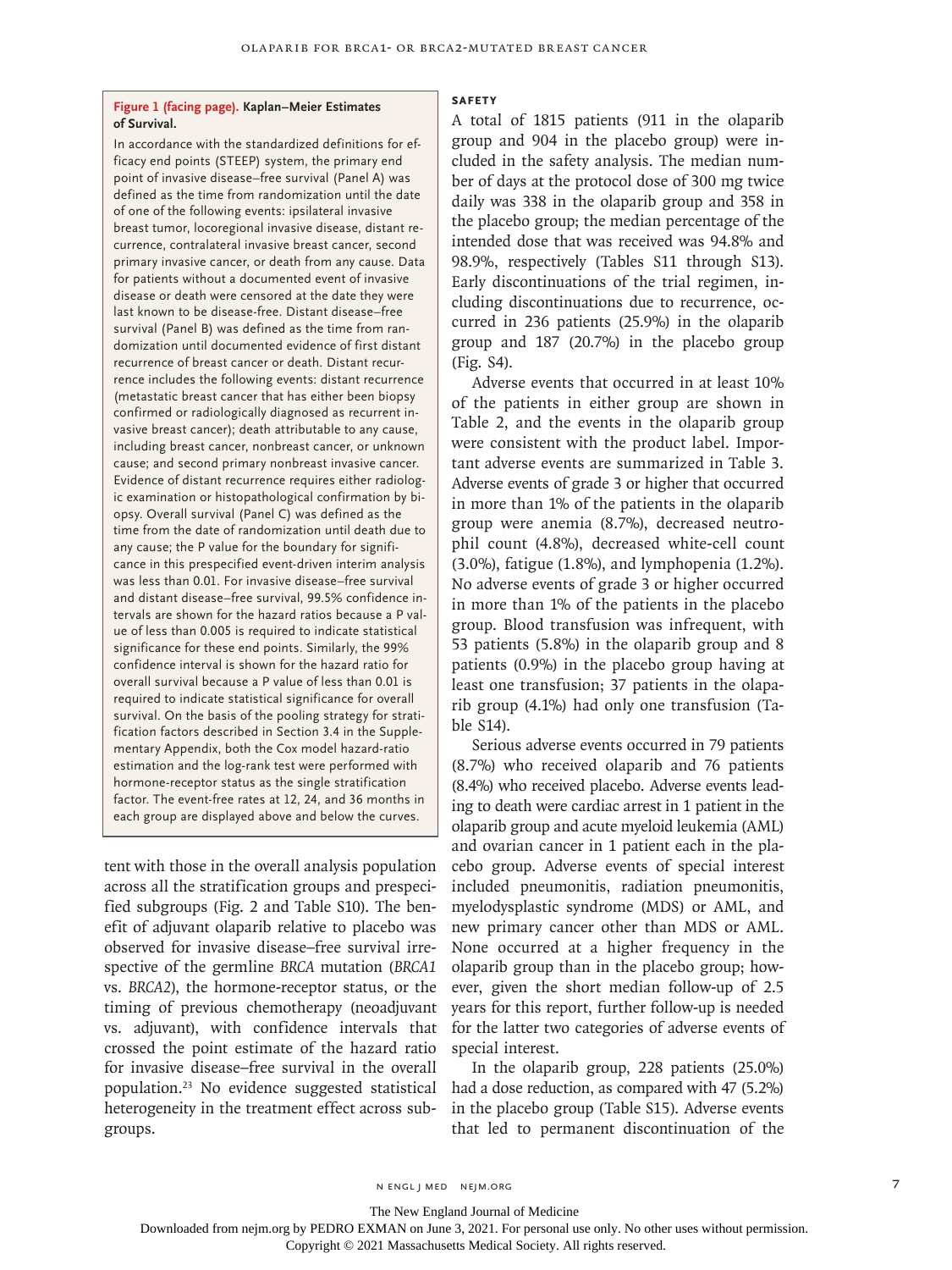| Subgroup                                                                    | Olaparib | Placebo                                    | 3-Yr Invasive Disease-free<br>Survival |           | <b>Stratified Hazard Ratio for</b><br>Invasive Disease or Death (95% CI) |                         |  |  |
|-----------------------------------------------------------------------------|----------|--------------------------------------------|----------------------------------------|-----------|--------------------------------------------------------------------------|-------------------------|--|--|
|                                                                             |          |                                            | Olaparib Placebo                       |           |                                                                          |                         |  |  |
|                                                                             |          | no. of patients with an<br>event/total no. | %                                      |           |                                                                          |                         |  |  |
| All patients                                                                | 106/921  | 178/915                                    | 85.9                                   | 77.1      |                                                                          | $0.58(0.46 - 0.74)$     |  |  |
| Timing of previous chemotherapy                                             |          |                                            |                                        |           |                                                                          |                         |  |  |
| Neoadjuvant                                                                 | 70/460   | 117/460                                    | 82.5                                   | 68.0      |                                                                          | $0.56(0.41 - 0.75)$     |  |  |
| Adjuvant                                                                    | 36/461   | 61/455                                     | 89.3                                   | 85.4      |                                                                          | $0.60(0.39 - 0.90)$     |  |  |
| Previous platinum-based chemotherapy                                        |          |                                            |                                        |           |                                                                          |                         |  |  |
| Yes                                                                         | 34/247   | 43/239                                     | 82.0                                   | 77.0      |                                                                          | $0.77(0.49 - 1.21)$     |  |  |
| No                                                                          | 72/674   | 135/676                                    | 87.3                                   | 77.1      |                                                                          | $0.52(0.39 - 0.69)$     |  |  |
| Hormone-receptor status                                                     |          |                                            |                                        |           |                                                                          |                         |  |  |
| HR+ and HER2-                                                               | 19/168   | 25/157                                     | 83.5                                   | 77.2      |                                                                          | $0.70(0.38 - 1.27)$     |  |  |
| <b>TNBC</b>                                                                 | 87/751   | 153/758                                    | 86.1                                   | 76.9      |                                                                          | $0.56(0.43 - 0.73)$     |  |  |
| Germline BRCA mutation                                                      |          |                                            |                                        |           |                                                                          |                         |  |  |
| <b>BRCA1</b>                                                                | 70/558   | 126/558                                    | 85.0                                   | 73.4      |                                                                          | $0.52(0.39 - 0.70)$     |  |  |
| BRCA <sub>2</sub>                                                           | 22/230   | 38/209                                     | 88.6                                   | 78.0      |                                                                          | $0.52(0.30 - 0.86)$     |  |  |
| BRCA1 and BRCA2                                                             | 0/1      | 0/3                                        | <b>NC</b>                              | NC.       |                                                                          | <b>NC</b>               |  |  |
| Hormone-receptor status and timing<br>of previous chemotherapy              |          |                                            |                                        |           |                                                                          |                         |  |  |
| HR+ and HER2-, NACT                                                         | 13/104   | 20/92                                      | 86.0                                   | 67.0      |                                                                          | $0.52(0.25 - 1.04)$     |  |  |
| HR+ and HER2-, ACT                                                          | 6/64     | 5/65                                       | 76.4                                   | 89.3      |                                                                          | $\div$ 1.36 (0.41-4.71) |  |  |
| TNBC, NACT                                                                  | 57/354   | 97/368                                     | 81.4                                   | 67.7      |                                                                          | $0.57(0.41 - 0.79)$     |  |  |
| TNBC, ACT                                                                   | 30/397   | 56/390                                     | 90.3                                   | 84.8      |                                                                          | $0.54(0.34 - 0.83)$     |  |  |
| Previous platinum-based chemotherapy<br>and timing of previous chemotherapy |          |                                            |                                        |           |                                                                          |                         |  |  |
| Yes, NACT                                                                   | 26/169   | 39/169                                     | 81.8                                   | 70.1      |                                                                          | $0.66$ (0.40-1.07)      |  |  |
| Yes, ACT                                                                    | 8/78     | 4/70                                       | <b>NC</b>                              | <b>NC</b> |                                                                          | <b>NC</b>               |  |  |
| No, NACT                                                                    | 44/291   | 78/291                                     | 83.1                                   | 66.8      |                                                                          | $0.51(0.35 - 0.73)$     |  |  |
| No, ACT                                                                     | 28/383   | 57/385                                     | 90.4                                   | 84.2      |                                                                          | $0.51(0.32 - 0.79)$     |  |  |
| CPS+EG score in patients with previous NACT                                 |          |                                            |                                        |           |                                                                          |                         |  |  |
| Score of 2, 3, or 4                                                         | 55/398   | 96/387                                     | 84.3                                   | 68.9      | п                                                                        | $0.51(0.37 - 0.71)$     |  |  |
| Score of 5 or 6                                                             | 11/22    | 10/15                                      | 50.0                                   | 17.9      |                                                                          | $0.44(0.19-1.06)$       |  |  |
| Primary database                                                            |          |                                            |                                        |           |                                                                          |                         |  |  |
| <b>Breast International Group</b>                                           | 95/810   | 160/806                                    | 86.0                                   | 76.7      |                                                                          | $0.58(0.45 - 0.75)$     |  |  |
| NRG Oncology (United States)                                                | 11/111   | 18/109                                     | 85.0                                   | 80.6      |                                                                          | $0.57(0.26 - 1.18)$     |  |  |
|                                                                             |          |                                            |                                        | 0.25      | 0.50<br>0.75<br>1.00                                                     | 1.25                    |  |  |
|                                                                             |          |                                            |                                        |           | <b>Olaparib Better</b>                                                   | <b>Placebo Better</b>   |  |  |

#### **Figure 2. Subgroup Analysis of Invasive Disease–free Survival.**

The solid vertical line indicates the overall hazard-ratio estimate, and the dashed vertical line indicates a hazard ratio of 1.00, as recommended by Cuzick.<sup>23</sup> The size of the blue squares corresponds to the number of events contributing to the estimate of the treatment effect. Even without correcting for multiple comparisons, none of the tests for heterogeneity reached statistical significance. *BRCA* mutation data reflect central Myriad testing results only. The CPS+EG score is a staging system for disease-specific survival among patients with breast cancer treated with neoadjuvant chemotherapy (NACT).<sup>20</sup> This incorporates pretreatment clinical stage, estrogen-receptor status, nuclear grade, and postneoadjuvant chemotherapy pathological stage. Patients who were enrolled had scores ranging from 2 to 6, with higher scores indicating worse prognosis. The prespecified subgroup analysis of the CPS+EG score in patients with previous NACT was performed in all the patients who had received NACT, whether they had hormone-receptor–positive (HR+) disease or triplenegative breast cancer (TNBC). ACT denotes adjuvant chemotherapy, HER2 human epidermal growth factor receptor 2, and NC not calculated.

neutrophil count (1.0%) (Table S16). The results placebo. Any differences between the trial groups

trial regimen occurred in 90 patients (9.9%) in of the European Organization for Research and the olaparib group and 38 patients (4.2%) in the Treatment of Cancer QLQ-C30 Global Health placebo group. The most common reasons for Status and Quality of Life scale indicated that discontinuation of olaparib were nausea (2.0%), global health quality did not decline during the anemia (1.8%), fatigue (1.3%), and decreased 12 months of treatment with either olaparib or

The New England Journal of Medicine

Downloaded from nejm.org by PEDRO EXMAN on June 3, 2021. For personal use only. No other uses without permission.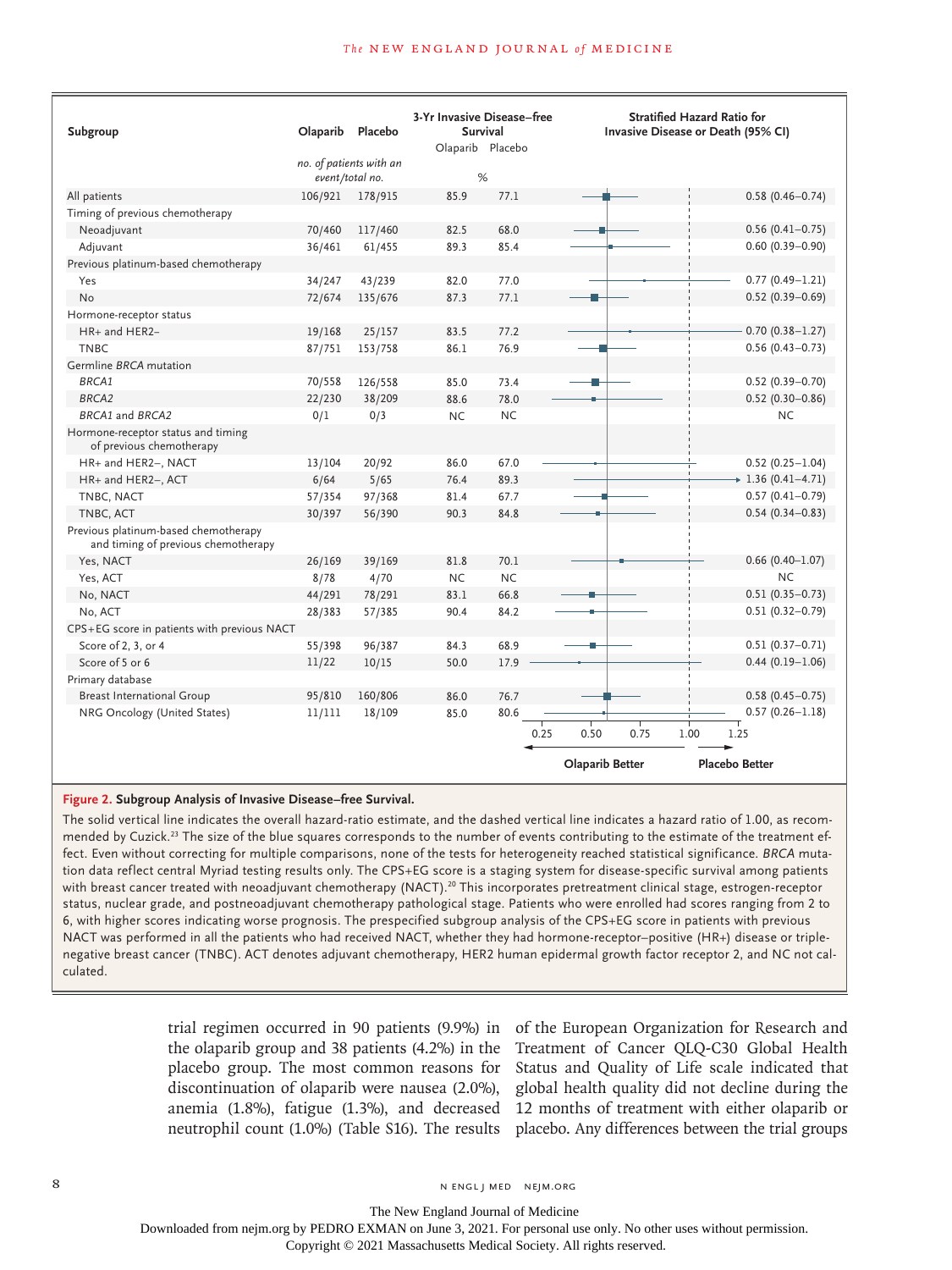| Table 2. Adverse Events According to Grade.* |                              |            |            |                  |            |                     |          |                    |  |
|----------------------------------------------|------------------------------|------------|------------|------------------|------------|---------------------|----------|--------------------|--|
| <b>Adverse Event</b>                         | Olaparib $(N = 911)$         |            |            |                  |            | Placebo $(N = 904)$ |          |                    |  |
|                                              | Any Grade                    | Grade 1    | Grade 2    | Grade $\geq 3 +$ | Any Grade  | Grade 1             | Grade 2  | Grade $\geq 3 + 1$ |  |
|                                              | number of patients (percent) |            |            |                  |            |                     |          |                    |  |
| Nausea                                       | 518 (56.9)                   | 390 (42.8) | 121(13.3)  | 7(0.8)           | 211(23.3)  | 185(20.5)           | 26(2.9)  | $\mathbf 0$        |  |
| Fatigue                                      | 365 (40.1)                   | 240 (26.3) | 109 (12.0) | 16(1.8)          | 245 (27.1) | 188 (20.8)          | 53 (5.9) | 4(0.4)             |  |
| Anemia                                       | 214(23.5)                    | 68(7.5)    | 67(7.4)    | 79 (8.7)         | 35(3.9)    | 19(2.1)             | 13(1.4)  | 3(0.3)             |  |
| Vomiting                                     | 206 (22.6)                   | 160 (17.6) | 40 (4.4)   | 6(0.7)           | 74 (8.2)   | 64 (7.1)            | 10(1.1)  | 0                  |  |
| Headache                                     | 180 (19.8)                   | 145(15.9)  | 33(3.6)    | 2(0.2)           | 152(16.8)  | 120(13.3)           | 31(3.4)  | 1(0.1)             |  |
| Diarrhea                                     | 160 (17.6)                   | 125(13.7)  | 32(3.5)    | 3(0.3)           | 124(13.7)  | 96 (10.6)           | 25(2.8)  | 3(0.3)             |  |
| Decreased neutrophil count                   | 146(16.0)                    | 36(4.0)    | 66(7.2)    | 44 (4.8)         | 59 (6.5)   | 17(1.9)             | 35(3.9)  | 7(0.8)             |  |
| Decreased white-cell count                   | 143 (15.7)                   | 41(4.5)    | 75 (8.2)   | 27(3.0)          | 52 (5.8)   | 27(3.0)             | 22 (2.4) | 3(0.3)             |  |
| Decreased appetite                           | 119(13.1)                    | 101(11.1)  | 16(1.8)    | 2(0.2)           | 53 (5.9)   | 45 (5.0)            | 8(0.9)   | $\mathbf 0$        |  |
| Dysgeusia                                    | 107(11.7)                    | 101(11.1)  | 6(0.7)     | 0                | 38 (4.2)   | 36(4.0)             | 2(0.2)   | $\mathbf 0$        |  |
| <b>Dizziness</b>                             | 104(11.4)                    | 91(10.0)   | 12(1.3)    | 1(0.1)           | 67(7.4)    | 61(6.7)             | 5(0.6)   | 1(0.1)             |  |
| Arthralgia                                   | 84 (9.2)                     | 60(6.6)    | 22(2.4)    | 2(0.2)           | 107(11.8)  | 85 (9.4)            | 20(2.2)  | 2(0.2)             |  |

\* Shown are adverse events of any grade with an incidence of at least 10% in either trial group in the safety analysis set.

† All listed adverse events are grade 3 except for 10 grade 4 events in the olaparib group: 5 events involving decreased neutrophil count, 4 involving anemia, and 1 involving fatigue.

(Fig. S5).

## Discussion

Olaparib and talazoparib are now approved for the treatment of metastatic germline *BRCA1* or *BRCA2* pathogenic or likely pathogenic variant– associated breast cancer after evidence of progression-free survival benefit, a better side-effect profile, and better preservation of quality of life as compared with standard chemotherapy.<sup>24,25</sup> The OlympiA trial was designed to test the efficacy of adjuvant PARP inhibitor therapy with olaparib in patients with early breast cancer and impaired BRCA1 or BRCA2 homologous-recombination function, identified by the presence of a *BRCA1* or *BRCA2* germline pathogenic or likely pathogenic variant as a patient-selection biomarker. This trial shows that olaparib given for 52 weeks as adjuvant therapy after neoadjuvant or adjuvant chemotherapy and local therapy resulted in significantly longer survival free of invasive or distant disease than placebo in such patients. There is no previous evidence that the effect of PARP inhibitor treatment differs according to the germline *BRCA* mutation (*BRCA1* vs. *BRCA2*) or hormone-

were not considered to be clinically significant heterogeneity, and confidence intervals for hazard ratios in these and other subgroups included the point estimate for the treatment effect seen in the overall population.

> The prespecified interim analysis was timed on the basis of having sufficient events in a mature cohort to provide confidence that treatment effects observed early at interim analysis in the intention-to-treat population would probably be sustained. The evidence of olaparib treatment effect in this mature cohort is reassuring (Fig. S6).

> Platinum-containing chemotherapy is not considered to be the standard of care in neoadjuvant or adjuvant chemotherapy in HER2-negative early breast cancer.<sup>27,28</sup> Use of platinum chemotherapy was included as a stratification factor because platinum-induced DNA adducts are repaired by homologous recombination and platinum is known to have a specific interaction with germline *BRCA1* or *BRCA2* pathogenic or likely pathogenic variants in metastatic breast cancer.29,30 As with other subgroup analyses, there was no evidence that olaparib was less effective in patients treated with platinum-based adjuvant or neoadjuvant chemotherapy.

receptor status.15,24-26 We found no evidence of placebo, although at this early time point the Fewer deaths occurred among patients who received olaparib than among those who received

The New England Journal of Medicine

Downloaded from nejm.org by PEDRO EXMAN on June 3, 2021. For personal use only. No other uses without permission.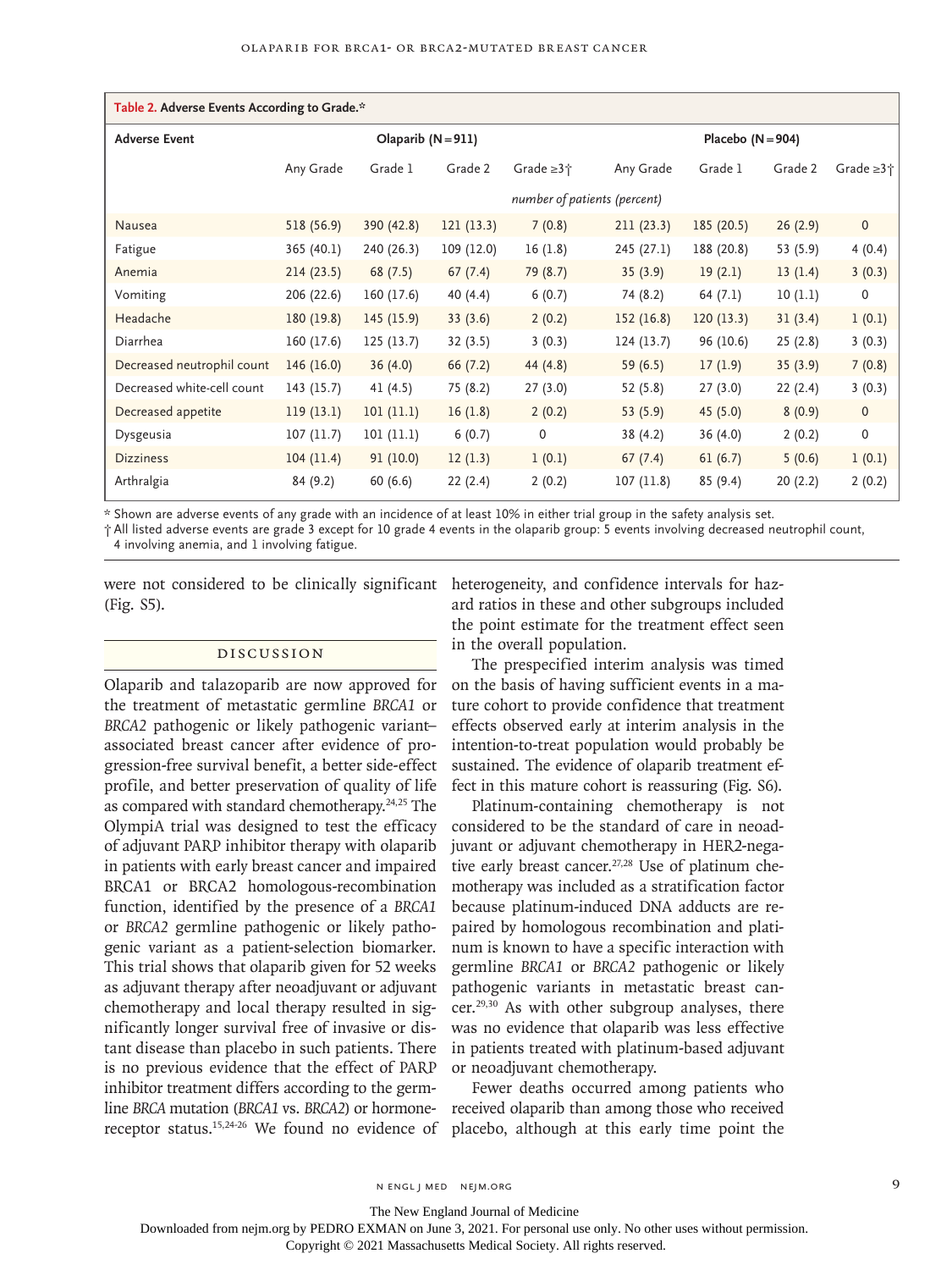| Table 3. Summary of Adverse Events in the Safety Analysis Set.*                  |                         |                        |  |  |  |  |
|----------------------------------------------------------------------------------|-------------------------|------------------------|--|--|--|--|
| <b>Adverse Event</b>                                                             | Olaparib<br>$(N = 911)$ | Placebo<br>$(N = 904)$ |  |  |  |  |
|                                                                                  | no. of patients $(\%)$  |                        |  |  |  |  |
| Any adverse event                                                                | 835 (91.7)              | 753 (83.3)             |  |  |  |  |
| Serious adverse event                                                            | 79 (8.7)                | 76 (8.4)               |  |  |  |  |
| Adverse event of special interest                                                | 30(3.3)                 | 46(5.1)                |  |  |  |  |
| MDS or AML                                                                       | 2(0.2)                  | 3(0.3)                 |  |  |  |  |
| Pneumonitis:                                                                     | 9(1.0)                  | 11(1.2)                |  |  |  |  |
| New primary cancer                                                               | 19(2.1)                 | 32(3.5)                |  |  |  |  |
| Grade $\geq$ 3 adverse event                                                     | 221 (24.3)              | 102(11.3)              |  |  |  |  |
| Grade 4 adverse event¶                                                           | 17(1.9)                 | 4(0.4)                 |  |  |  |  |
| Adverse event leading to permanent discon-<br>tinuation of olaparib or placeboll | 90(9.9)                 | 38 (4.2)               |  |  |  |  |
| Adverse event leading to death**                                                 | 1(0.1)                  | 2(0.2)                 |  |  |  |  |

\* Included are adverse events with an onset date on or after the date of the first dose and up to and including 30 days after the date of the last dose of olaparib or placebo. AML denotes acute myeloid leukemia, and MDS myelodysplastic syndrome.

- † Included are adverse events of special interest with an onset at any date after the first dose of olaparib or placebo. One patient in the olaparib group had both pneumonitis and a nonmelanoma skin cancer and is counted in both the pneumonitis and new primary cancer categories.
- ‡ In the olaparib group, seven patients had pneumonitis, and two patients had radiation pneumonitis. In the placebo group, eight patients had pneumonitis, and three patients had radiation pneumonitis.
- Detailed information on the numbers of patients in each group with specific new primary cancers is provided in Table S19.
- ¶ A total of 18 grade 4 adverse events were reported in 17 patients who received olaparib; one patient had both grade 4 anemia and decreased neutrophil count. In the olaparib group, grade 4 adverse events included decreased neutrophil count (in 5 patients), anemia (in 4 patients), decreased lymphocyte count (in 3 patients), and AML, bipolar disorder, fatigue, febrile neutropenia, abnormal hepatic function, and a suicide attempt (in 1 patient each). In the placebo group, grade 4 adverse events included depression (in 2 patients) and increased aspartate aminotransferase level and acute cholecystitis (in 1 patient each).
- The most common adverse events, occurring in at least 1% of the patients, that led to discontinuation of olaparib were nausea (2.0%), anemia (1.8%), fatigue (1.3%), and decreased neutrophil count (1.0%); there were no adverse events that occurred in at least 1% of patients that led to discontinuation of placebo.
- \*\* In the olaparib group, cardiac arrest led to death in one patient. In the placebo group, AML and ovarian cancer led to death in one patient each.

difference did not meet the threshold for statistical significance in the prespecified multiple-testing procedure. Longer blinded follow-up is required to assess the effect of olaparib on overall survival.

The safety profile of olaparib was consistent with that previously reported; adverse events with olaparib treatment were largely of grade 1 or 2. The only grade 3 toxic effect that occurred in more than 5% of the patients was anemia (8.7%), which infrequently led to transfusion. Dose interruptions and reductions appear to have been effective management strategies. Serious adverse events were not more frequent with olaparib than with placebo. Although PARP inhibitors are  $DNA-interacting$  drugs $31$  and have the potential to induce mutation in DNA and hematologic malignant conditions,<sup>32</sup> the frequency of MDS or AML was not increased by olaparib, and further blinded follow-up is continuing.

The selection of a hormone-receptor–positive population with a high risk of recurrence was driven by regulatory concern that selection of a low-recurrence-risk group might not justify exposure to the potential risks of MDS or AML perceived for olaparib. Patients with germline *BRCA1* or *BRCA2* pathogenic or likely pathogenic variants form a group at high risk for recurrence who more often receive chemotherapy in addition to endocrine therapy.18,19 Such patients made up 14% of those with hormone-receptor–positive, HER2-negative breast cancer treated with neoadjuvant chemotherapy in a recent trial.33 A high risk of recurrence was observed in the OlympiA trial, in which 22.8% of the patients in the hormone-receptor–positive population who received placebo are estimated to have had invasive disease or have died within 3 years (Fig. 2). Olaparib treatment administered with endocrine therapy (Table S17) was both safe and effective, with no differential treatment effect in this subgroup; these findings are consistent with the results of other studies involving patients with metastatic breast cancer or early breast cancer.<sup>24-26</sup>

Patients with triple-negative breast cancer do not currently have any approved adjuvant targeted therapy. On the basis of the results of the Capecitabine for Residual Cancer as Adjuvant Therapy (CREATE-X) trial, patients with triplenegative breast cancer and residual invasive cancer after neoadjuvant chemotherapy are increasingly treated with postneoadjuvant capecitabine chemotherapy. The CREATE-X trial did not specifically examine postneoadjuvant capecitabine effects in patients with germline *BRCA1* or *BRCA2* pathogenic or likely pathogenic variants, who were likely to be less than 15% of those enrolled.34 Postneoadjuvant capecitabine was not permitted in the OlympiA trial, because this therapy was not the standard of care when the

10 N ENGL J MED NEJM.ORG

The New England Journal of Medicine

Downloaded from nejm.org by PEDRO EXMAN on June 3, 2021. For personal use only. No other uses without permission.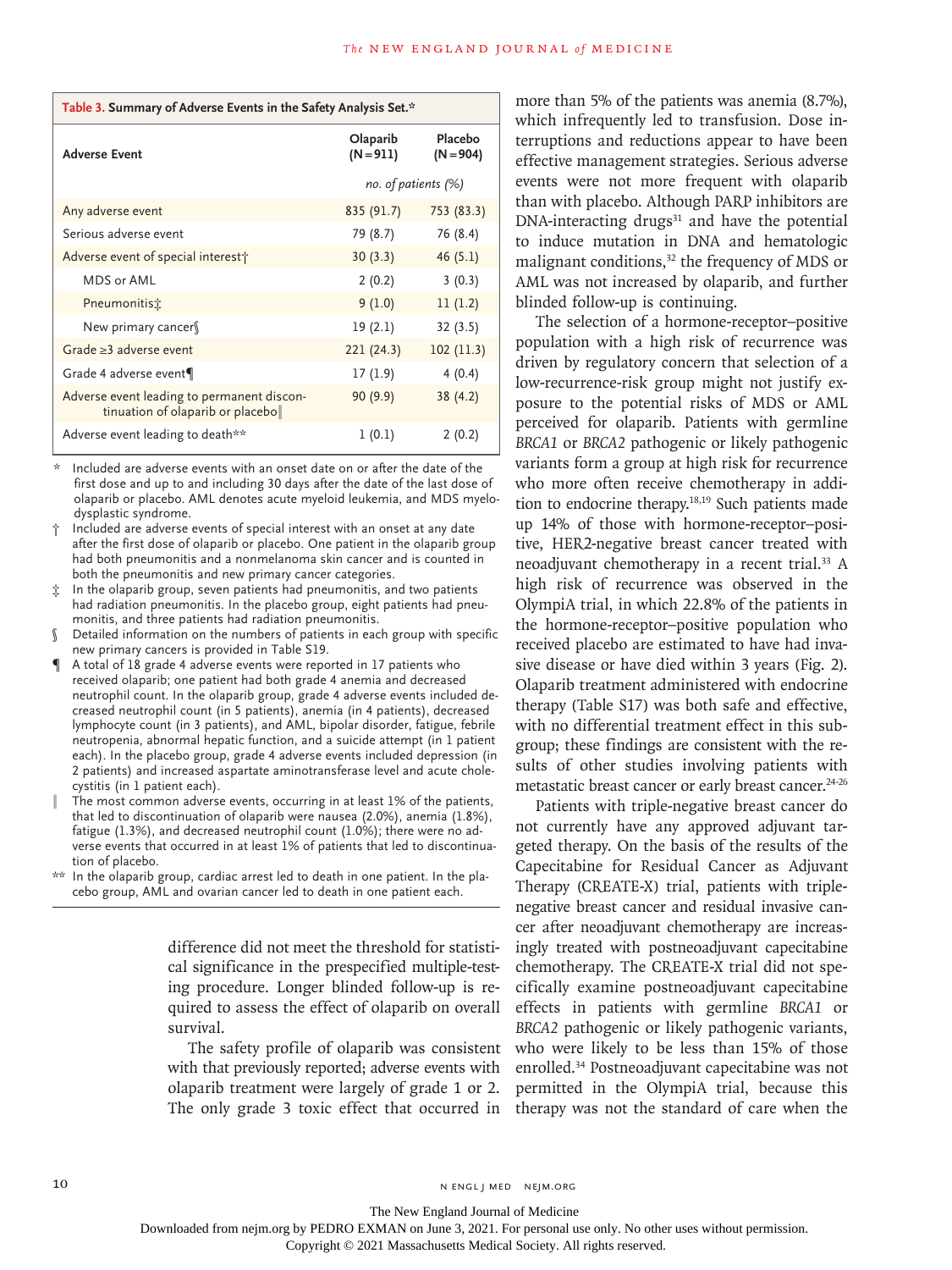trial was designed. Thus, the trial cannot inform the relative efficacy of olaparib as compared with capecitabine in this context. However, Robson et al.<sup>24</sup> found that olaparib was more effective than chemotherapy in prolonging progressionfree survival among patients with metastatic HER2 negative breast cancer with germline *BRCA1* or *BRCA2* pathogenic or likely pathogenic variants in a trial in which 45% of the patients received capecitabine as the comparative therapy. $24,35$ 

The OlympiA trial showed that 1 year of adjuvant olaparib can meaningfully reduce recurrence risk and prevent progression to metastatic disease among patients with high-risk early breast cancer and germline *BRCA1* or *BRCA2* pathogenic or likely pathogenic variants, with high adherence rates and primarily a low-grade toxicity profile. Patients with these variants are increasingly identified in patients with early breast cancer as a result of greater acceptance of the influence of germline *BRCA1* or *BRCA2* pathogenic or likely pathogenic variant status on treatment choices.36 In this trial, we did not assess the effect of olaparib as adjuvant therapy in all hereditary forms of breast cancer or report benefit in patients who lack the high-risk clinical features required for eligibility in this trial. However, the trial provides evidence that germline *BRCA1* and *BRCA2* sequencing is an important biomarker for the selection of systemic therapy in early breast cancer.

Supported by grants (U10CA180868, UG1CA189867, and U10CA180822) from the National Cancer Institute and funding and provision of olaparib and placebo by AstraZeneca as part of an alliance between AstraZeneca and Merck.

Disclosure forms provided by the authors are available with the full text of this article at NEJM.org.

A data sharing statement provided by the authors is available with the full text of this article at NEJM.org.

We thank the patients and their families, the staff members of the trial partners (the Breast International Group, NRG Oncology, Frontier Science, AstraZeneca, Merck Sharp & Dohme, and the National Cancer Institute), the current and former members of the trial committees and the investigators (listed in the Supplementary Appendix), and Aaron Borg, Ph.D., and Helen Stimpson, Ph.D., of Oxford PharmaGenesis for support with the collation of author comments on earlier versions of the manuscript.

#### **Appendix**

The authors' full names and academic degrees are as follows: Andrew N.J. Tutt, M.B., Ch.B., Ph.D., Judy E. Garber, M.D., M.P.H., Bella Kaufman, M.D., Giuseppe Viale, M.D., Debora Fumagalli, M.D., Ph.D., Priya Rastogi, M.D., Richard D. Gelber, Ph.D., Evandro de Azambuja, M.D., Ph.D., Anitra Fielding, M.B., Ch.B., Judith Balmaña, M.D., Ph.D., Susan M. Domchek, M.D., Karen A. Gelmon, M.D., Simon J. Hollingsworth, Ph.D., Larissa A. Korde, M.D., M.P.H., Barbro Linderholm, M.D., Ph.D., Hanna Bandos, Ph.D., Elżbieta Senkus, M.D., Ph.D., Jennifer M. Suga, M.D., Zhimin Shao, M.D., Andrew W. Pippas, M.D., Zbigniew Nowecki, M.D., Ph.D., Tomasz Huzarski, M.D., Ph.D., Patricia A. Ganz, M.D., Peter C. Lucas, M.D., Ph.D., Nigel Baker, M.Sc., Sibylle Loibl, M.D., Ph.D., Robin Mc-Connell, M.Sc., Martine Piccart, M.D., Ph.D., Rita Schmutzler, M.D., Dr.Med.Habil., Guenther G. Steger, M.D., Joseph P. Costantino, Dr.P.H., Amal Arahmani, Ph.D., Norman Wolmark, M.D., Eleanor McFadden, M.A., Vassiliki Karantza, M.D., Ph.D., Sunil R. Lakhani, M.D., Greg Yothers, Ph.D., Christine Campbell, M.Sc., and Charles E. Geyer, Jr., M.D.

The authors' affiliations are as follows: the Breast Cancer Now Toby Robins Research Centre, the Institute of Cancer Research (A.N.J.T.), and the Breast Cancer Now Unit, Guy's Hospital Cancer Centre, King's College London (A.N.J.T.), London, AstraZeneca, Cambridge (S.J.H., N.B.), and Frontier Science (Scotland), Kincraig (R.M.C., E.M.F., C.C.) — all in the United Kingdom; Dana–Farber Cancer Institute, Harvard Medical School (J.E.G., R.D.G.), Frontier Science Foundation (R.D.G.), and Harvard T.H. Chan School of Public Health (R.D.G.) — all in Boston; the Breast Oncology Institute, Chaim Sheba Medical Center, Tel Aviv University, Tel Aviv, Israel (B.K.); the University of Milan, European Institute of Oncology IRCCS, Milan (G.V.); Breast International Group (D.F., A.A.) and Institut Jules Bordet, l'Université Libre de Bruxelles (E.A., M.P.), Brussels; NRG Oncology (P.R., H.B., P.C.L., N.W., G.Y., C.E.G.) and the Basser Center for BRCA, Abramson Cancer Center, University of Pennsylvania (S.M.D.), Philadelphia, and the UPMC Hillman Cancer Center (P.R., P.C.L., N.W.) and the Department of Biostatistics (H.B., J.P.C., G.Y.), University of Pittsburgh, and the NSABP Foundation (N.W.), Pittsburgh — all in Pennsylvania; AstraZeneca, Gaithersburg (A.F.), and the National Cancer Institute, Rockville (L.A.K.) — both in Maryland; Vall d'Hebron Institute of Oncology and Vall d'Hebron University Hospital (J.B.) — both in Barcelona; BC Cancer, Vancouver, BC, Canada (K.A.G.); Sahlgrenska University Hospital (B.L.) and the Institute of Clinical Sciences, Department of Oncology, Sahlgrenska Academy, Gothenburg University (B.L.) — both in Gothenburg, Sweden; the Department of Oncology and Radiotherapy, Medical University of Gdańsk, Gdańsk (E.S.), the Maria Skłodowska-Curie National Research Institute of Oncology, Warsaw (Z.N.), the International Hereditary Cancer Center, Pomeranian Medical University, Szczecin (T.H.), and Read-Gene, Grzepnica (T.H.) — all in Poland; Kaiser Permanente Vallejo Medical Center, Vallejo (J.M.S.), and the UCLA Fielding School of Public Health, David Geffen School of Medicine at UCLA (P.A.G.), and the UCLA Jonsson Comprehensive Cancer Center (P.A.G.), Los Angeles — all in California; Fudan University Shanghai Cancer Center, Shanghai, China, (Z.S.); Georgia NCORP, Northside Hospital Cancer Institute (A.W.P.), and Piedmont Healthcare (A.W.P.) — both in Atlanta; German Breast Group, Neu-Isenburg (S.L.), the Center for Hematology and Oncology Bethanien and Goethe University, Frankfurt (S.L.), and the Center for Familial Breast and Ovarian Cancer and the Center for Integrated Oncology, Faculty of Medicine, University Hospital Cologne, Cologne (R.S.) — all in Germany; the Department of Internal Medicine I and Gaston H. Glock Research Center, Medical University of Vienna, Vienna (G.G.S.); Merck, Kenilworth, NJ (V.K.); the University of Queensland Centre for Clinical Research and Pathology Queensland (S.R.L.) — both in Brisbane, QLD, Australia; and Houston Methodist Cancer Center (C.E.G.) and Weill Cornell Medical College (C.E.G.) — both in Houston.

n engl j med nejm.org 11

The New England Journal of Medicine

Downloaded from nejm.org by PEDRO EXMAN on June 3, 2021. For personal use only. No other uses without permission.